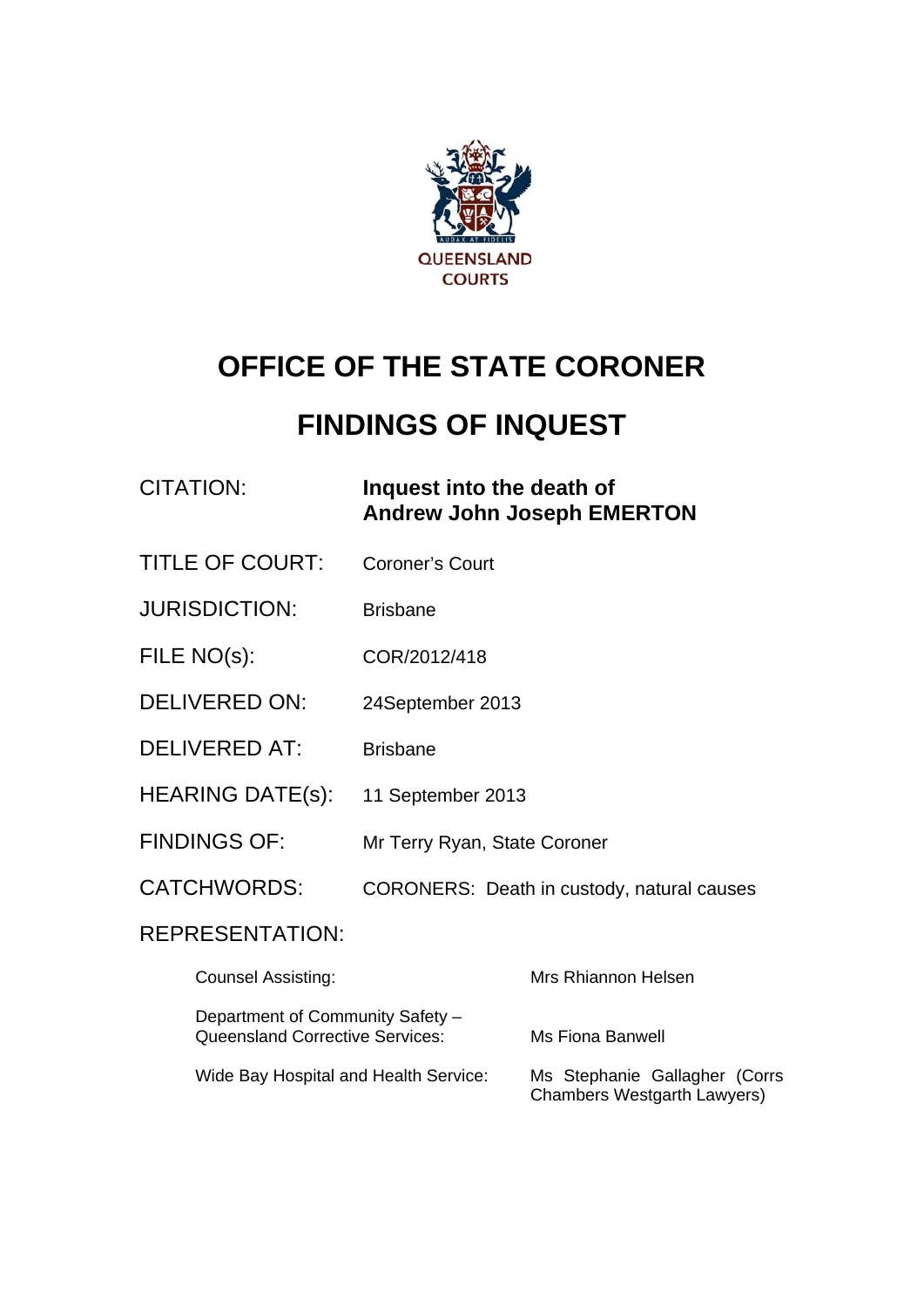#### **Table of Contents**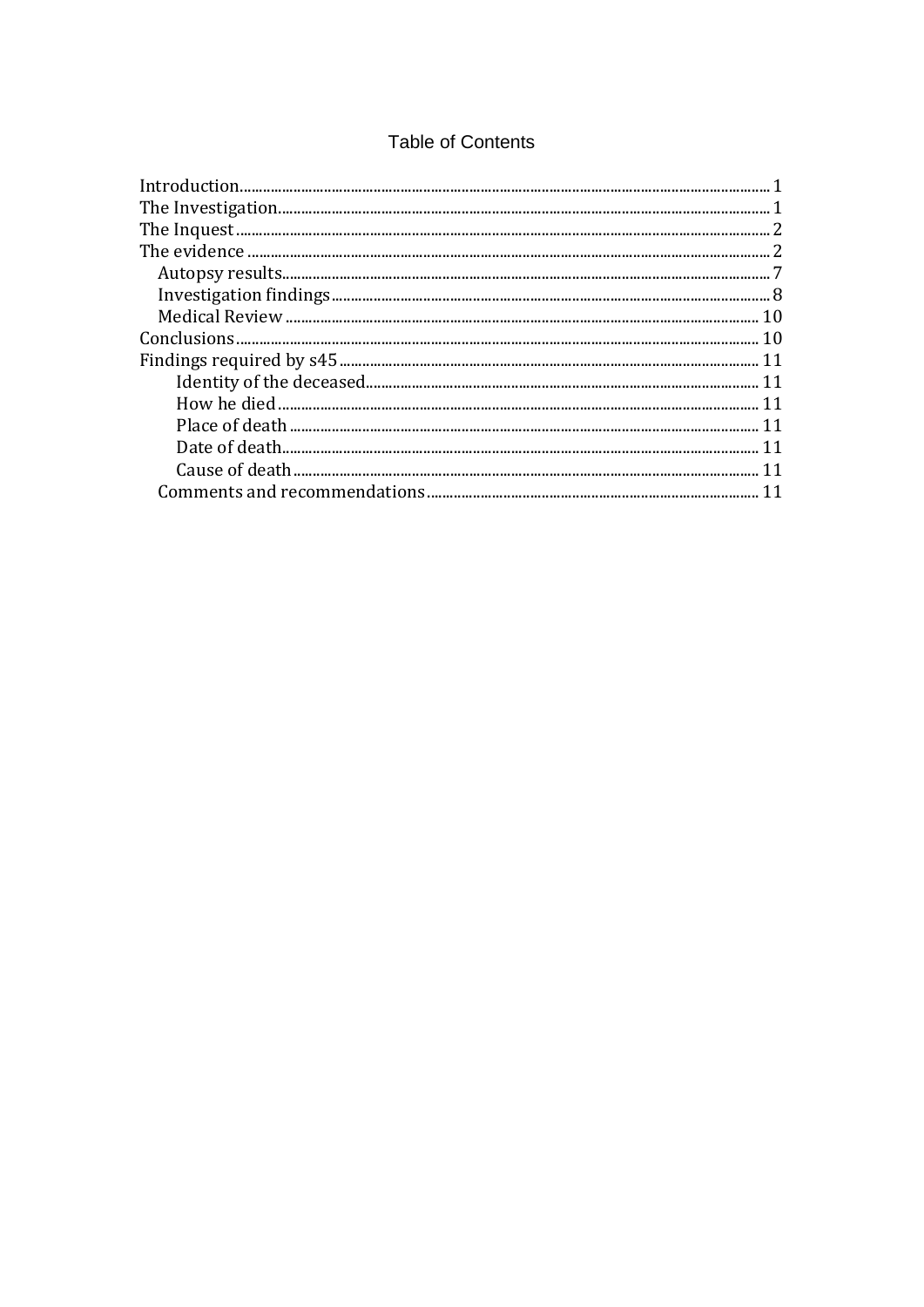The *Coroners Act 2003* provides in s.47 that when an inquest is held into a death in custody, the coroner's written findings must be given to the family of the person who died, each of the persons or organisations granted leave to appear at the inquest and to various officials with responsibility for the justice system. These are my findings in relation to the death of Andrew John Joseph Emerton. They will be distributed in accordance with the requirements of the Act and posted on the web site of the Office of State Coroner.

## <span id="page-2-0"></span>**Introduction**

Shortly after 5:00 pm on 2 February 2012, Mr Andrew Emerton, aged 43, made a call from the intercom of his cell at the Maryborough Correctional Centre to custodial corrections officers ('CCO') stating that he was short of breath and needed help. CCOs initiated a code blue (medical emergency) via the radio system before attending his cell. Mr Emerton was observed to be lying on his bed naked and was stating that he could not breathe. He was rolled onto his side into the recovery position, whilst being instructed to take deep breaths. Within a few moments, Mr Emerton stopped breathing. CPR was immediately commenced and continued until nursing staff arrived some three minutes later. At this time, the Queensland Ambulance Service ('QAS') was called. Despite extensive resuscitation attempts by the custodial officers, nursing staff and the QAS officers, Mr Emerton was unable to be revived. Life extinct was declared at 6:12 pm.

These findings:

- confirm the identity of the deceased person, how he died, and the time, place and medical cause of his death;
- consider whether any third party contributed to his death;
- determine whether the authorities charged with providing for the prisoner's health care adequately discharged those responsibilities; and
- consider whether any changes to procedures or policies could reduce the likelihood of deaths occurring in similar circumstances or otherwise contribute to public health and safety or the administration of justice.

## <span id="page-2-1"></span>**The Investigation**

An investigation into the circumstances leading to the death of Mr Emerton was conducted by Plain Clothes Senior Constable ('PCSC') Libor Joch from the Corrective Services Investigation Unit ('CSIU').

Initially, a Constable from the Maryborough Police station attended the scene with scenes of crime officers. Photographs of the scene and Mr Emerton in situ were taken. No signs of violence were noted upon the body of the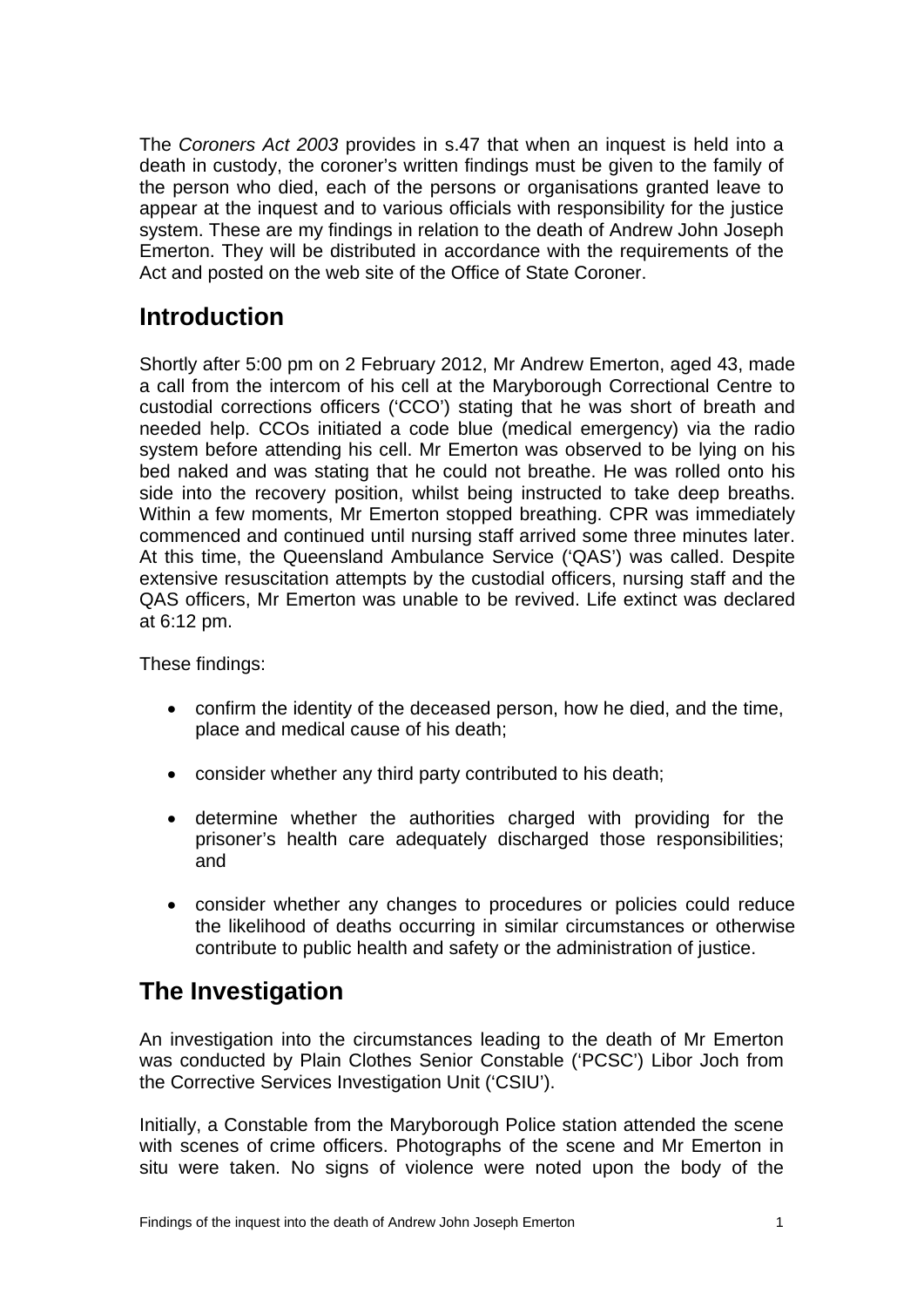deceased. Medical treatment tubing utilised by medical staff remained attached to the deceased. No physical exhibits, aside from the deceased's medical chart, were seized at this time. Officers from the Maryborough District Child Protection Investigation Unit also attended the scene. Mr Emerton was subsequently transported to the Maryborough Mortuary.

On 3 February 2012, CSIU staff, including PCSC Joch, attended the Maryborough Correctional Centre, taking carriage of the investigation. During the course of the investigation, statements were obtained from all of the relevant CCOs, inmates, nursing staff and QAS officers who attended to assist Mr Emerton. These were tendered at the inquest. Medical records, CCTV footage, audio exhibits and photographs were also obtained. A coronial report detailing the investigation was subsequently submitted to my office and tendered at the inquest.

On 8 February 2012, a full internal and external post-mortem examination was conducted by Pathologist, Dr Rebecca Williams. Further photographs were taken during this examination.

In addition to the CSIU investigation, an enquiry was also conducted by appointed inspectors from the Office of the Chief Inspector. A report detailing the findings and recommendations of the inspectors was subsequently provided and tendered during the inquest.

At the request of the Office of the State Coroner, Dr Don Buchanan from the Queensland Health Clinical Forensic Medicine Unit ('CFMU') examined the medical records for Mr Emerton and reported on them.

I am satisfied that the investigation was thoroughly and professionally conducted and that all relevant material was accessed.

## <span id="page-3-0"></span>**The Inquest**

An inquest was held in Brisbane on 11 September 2013. All of the statements, records of interview, medical records, photographs and materials gathered during the investigation were tendered at the inquest.

The investigating officer, PCSC Joch gave evidence and Counsel Assisting, Mrs Helsen, proposed that no further oral evidence be heard subject to objection from any other party. I agreed that the evidence tendered, in addition to the oral evidence of PCSC Joch, was sufficient for me to make the requisite findings.

## <span id="page-3-1"></span>**The evidence**

#### *Criminal history*

Andrew John Joseph Emerton was born on 29 May 1968, making him 43 years of age at the time of his death. He had an extensive Queensland criminal history, commencing in 1987 when he was 19 years of age. He had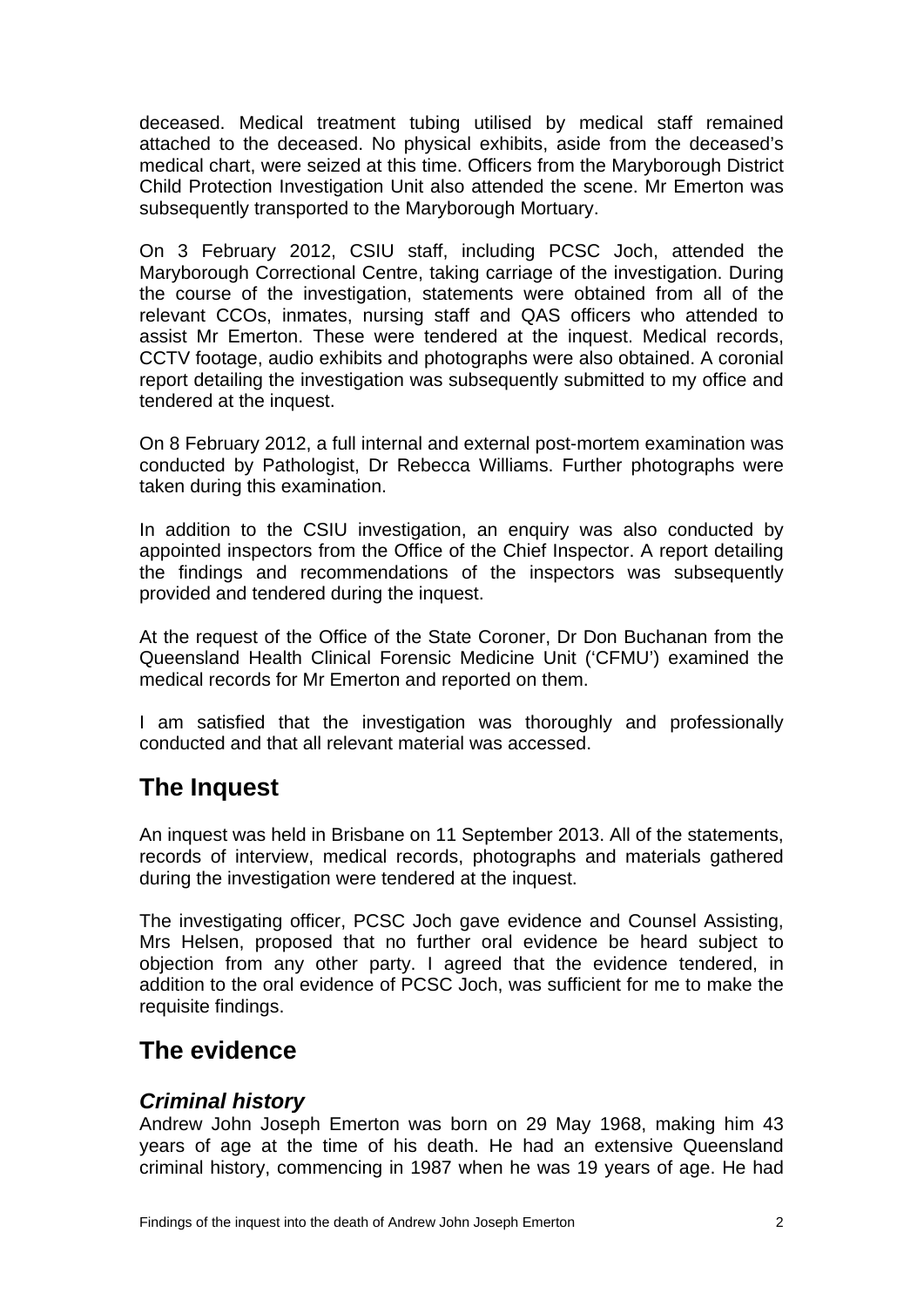previous convictions for a range of offences, including possession of a dangerous drug, production of a dangerous drug, assault occasioning bodily harm, stealing, breaches of the *Bail Act*, fraud and various property offences. In total, he had ten episodes with the Department of Corrective Services and was first incarcerated in April 1992.

At the time of Mr Emerton's death, he had no outstanding criminal charges.

#### *Details of incarceration at time of death*

On 13 October 2011, Mr Emerton was arrested and transported to the Southport Watch House where he was charged with 16 offences, including numerous burglary, unlawful use of motor vehicle, stealing and fraud related offences. At the time of Mr Emerton's placement at the Watch House, he stated that he had no know medical conditions, however, was a heroin addict. He indicated he had used heroin two hours prior to his arrest.

On 14 October 2011, Mr Emerton was sentenced in the Magistrates Court at Southport for numerous burglary, unlawful use of motor vehicle, stealing and fraud related offences. He was sentenced to two years imprisonment and given a parole release date of 14 June 2012. All terms of imprisonment were ordered to be served concurrently.

On 17 October 2011, Mr Emerton also pled guilty to two further burglary offences and one charge of fraud. He was sentenced to two years imprisonment and given a parole release date of 14 June 2012.

On 19 October 2011, Mr Emerton was transported to the Brisbane Correctional Centre, Wacol.

On 24 November 2011, Mr Emerton was transferred to the Maryborough Correctional Centre. He was initially placed into Secure 7 Unit before being moved to Secure 9 Unit on 6 December 2011.

On 16 December 2011, Mr Emerton received placement in the residential unit and was transferred to V010 Cell 3.

Mr Emerton was reported to be a compliant and co-operative prisoner. He had no major incidents during his stay at the Maryborough Correctional Centre.

#### *Mr Emerton's medical history*

Corrective Service Medical records for Mr Emerton indicate that he had a significant substance abuse history, which included the prolonged use of alcohol, amphetamines, heroin and prescription medication. In a Parole Board Report dated 12 March 2008, Mr Emerton indicated that he had used drugs for 25 years and had been dependent on amphetamines for 10 years.

Records also confirm that whilst in custody, Mr Emerton had regularly been prescribed anti-psychotic medication to treat auditory hallucinations thought to be due to schizophrenia or a drug induced psychosis.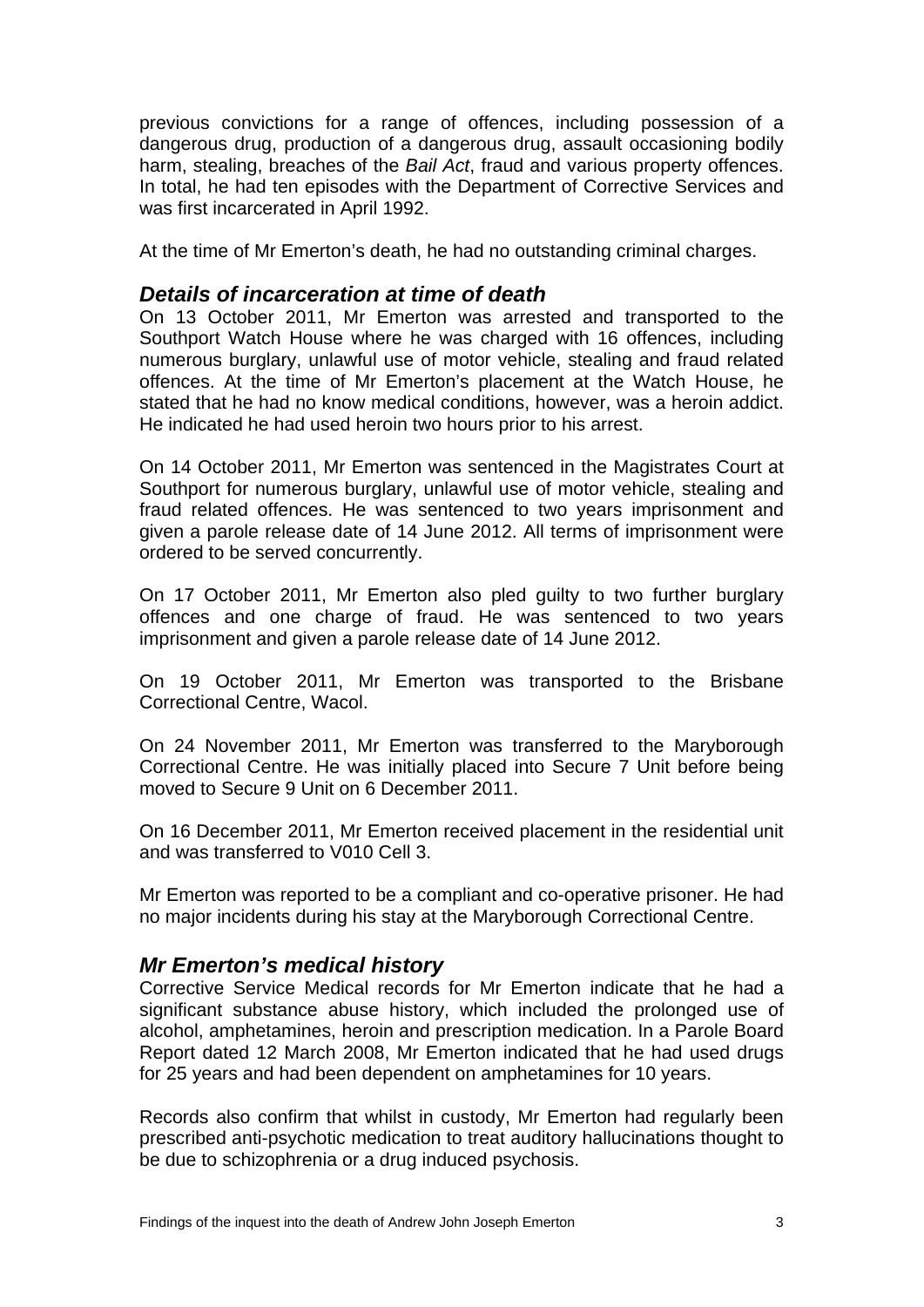Records from Mr Emerton's incarceration at the Arthur Gorrie Correctional Centre in August 2007 suggest that he was prescribed a high dose of the antipsychotic drug, Quetiapine, to treat auditory hallucinations. In view of the dose, blood tests were obtained and an ECG was ordered. Mr Emerton refused the ECG, however, the blood tests showed his lipids (cholesterol and triglyceride) were elevated. It was thought that the Quetiapine may be causing this, so it was decided that the dose would be gradually reduced. Mr Emerton indicated at this time that he was not keen to embark on a low fat diet. Repeat lipid tests confirmed his elevated cholesterol and triglyceride. As such, on 29 August 2008, Mr Emerton was commenced on lipid lowering medication, Atorvastatin.

A test performed on 9 December 2008, showed Mr Emerton's cholesterol had decreased but his triglyceride had increased. He was therefore commenced on another lipid lowering drug, Lopid to address this condition. On 5 January 2009, he presented with symptoms of stomach reflux, so was commenced on Losec, a proton pump inhibitor.

Mr Emerton was discharged from the Arthur Gorrie Correctional Centre on 17 June 2009.

On 10 March 2010, Mr Emerton returned to the Arthur Gorrie Correctional Centre, at which time he was prescribed Losec (20 mg), Lipitor (20 mg), Lopid (600 mg twice a day) and Quetiapine (900 mg).

Mr Emerton was transferred to the Brisbane Correctional Centre on 16 August 2010. He was prescribed Quetiapine (600 mg), Losec (20 mg) and Diazepam (15 mg). On 23 August, he was recommenced on his lipid lowering medication, Lipitor (20 mg) and Lipidil (145 mg). His dose of Quetiapine was increased to 900 mg.

Mr Emerton was subsequently transferred to the Woodford Correctional Centre on 12 October 2010. During this time, his dose of Quetiapine was reduced to 25 mg. He was subsequently discharged on 9 May 2011, with seven days supply of medication.

Mr Emerton was received at the Brisbane Correctional Centre on 19 October 2011. He was assessed by health personnel who noted that he was on a Valium withdrawal regime. He was prescribed Losec (20 mg). There is no evidence that Mr Emerton requested any lipid lowering medication. On 4 November 2011, Mr Emerton was prescribed Quetiapine (100 mg) to be taken in the evening to treat auditory hallucinations.

During his admission to the Maryborough Correctional Centre on 24 November 2011, Mr Emerton was assessed by health personnel. He told staff that he had a mental health problem and wished to have his dosage of Quetiapine increased from 100 mg to 200 mg. He was still smoking at the time. His blood pressure was normal at 130/80. Mr Emerton also indicated that he was undergoing drug withdrawal due to his previous use of heroin. He had been prescribed Valium (10 mg), Losec (20 mg) and Thiamine (100 mg).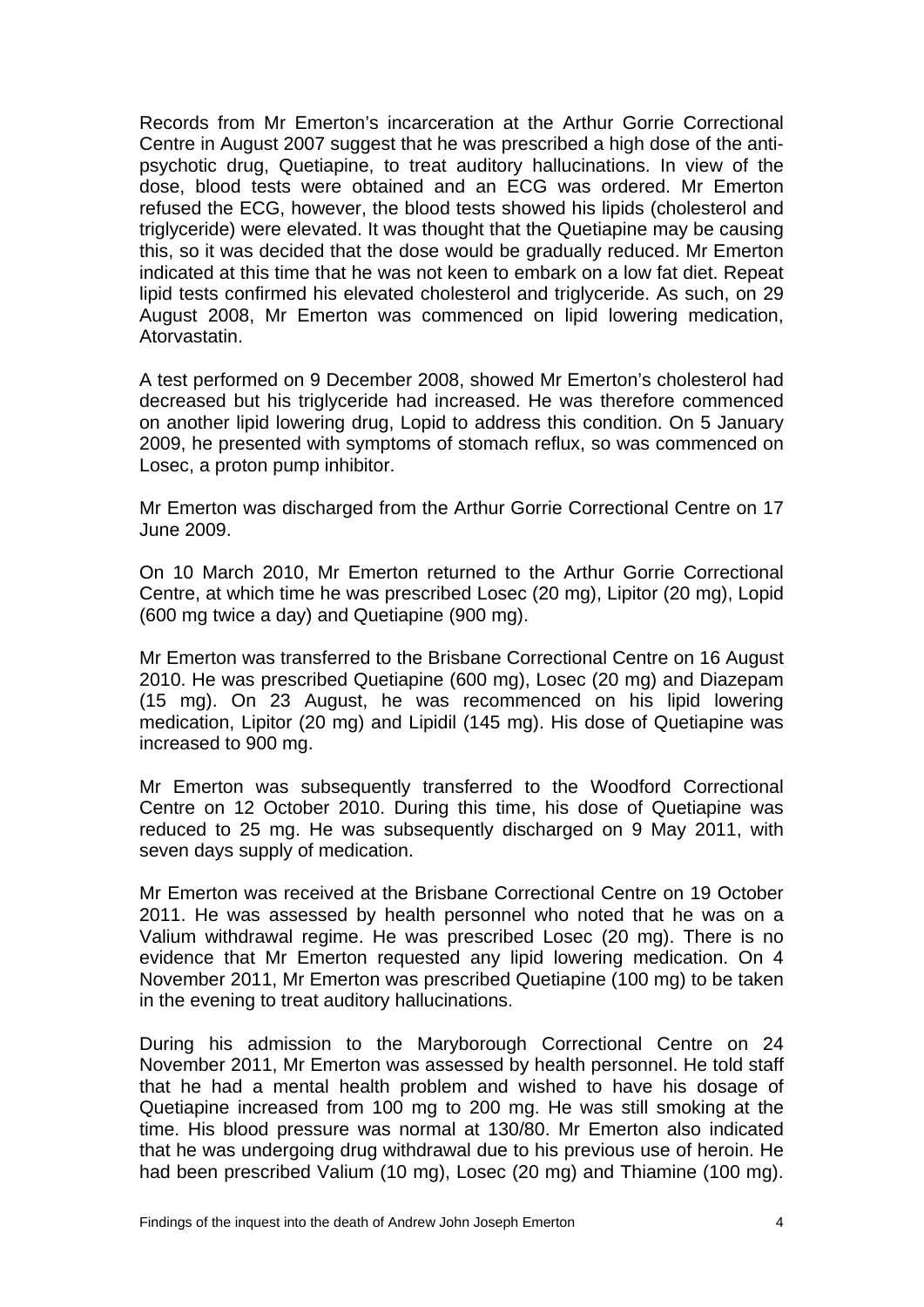Induction records for the Maryborough Correctional Centre suggest that his only known medical conditions upon admission were Hepatitis C and possible Schizophrenia concerns.

On 6 December 2011, Mr Emerton was assessed by the prison medical officer at the Maryborough Correctional Centre. He complained that he was not sleeping and was hearing auditory hallucinations. His dosage of Quetiapine was increased to 150 mg.

There is no record during any of Mr Emerton's periods of incarceration to suggest that he ever presented to a Corrective Services medical centre with cardiac pain.

#### *Sequence of events on day of Mr Emerton's death*

At the time of Mr Emerton's death he was domiciled at the residential unit V010 Cell 3 of the Maryborough Correctional centre.

Mr Emerton was observed by custodial officers and fellow prisoners to regularly engage in vigorous exercise. He would often conduct exercise sessions twice a day regardless of the weather conditions.

On 2 February 2012, Mr Emerton exercised in the morning with fellow prisoner, Mr Matthew Bugajna. According to Mr Bugajna, nothing out of the ordinary occurred during the workout, although Mr Emerton did complain of suffering from pain in his left forearm.

Later that afternoon, Mr Emerton undertook another exercise session in an area located behind the custodial officer's station with fellow inmate, Mr Samuel Gallaher. According to Mr Gallaher, Mr Emerton exercised "*really hard*". At around 5:00 pm, Mr Emerton indicated that he needed a break and returned to his cell. CCTV footage shows Mr Emerton returning to his Cell at 5:11 pm.

After returning to his cell, Mr Emerton showered. He left his clothing in the middle of the common area prior to taking a shower. At 5:15 pm, Mr Emerton returned to his cell. He subsequently made a call on the intercom via the "Jacques" system to custodial officers stating that he was short of breath and needed assistance. Mr Emerton's call was answered by CCO Zoe Morgan, who initiated a Code Blue (medical emergency) via the radio system. According to CCO Morgan, Mr Emerton's call was received at around 5:20 pm.

CCO John Arndt along with Acting Supervisor CCO Rose Cockfield, who had been in the residential cluster office, were the first officers to attend upon Mr Emerton. CCTV footage shows the officers entering his Cell at 5:19 pm. CCO Arndt observed Mr Emerton in Cell 3 lying on the bed naked. Mr Emerton told CCO Arndt that he could not breathe. CCO Arndt placed Mr Emerton into the recovery position on his side and instructed him to take deep breaths. Mr Emerton complied. Within a few moments, Mr Emerton convulsed, vomited and stopped breathing. CCO Arndt turned him onto his back and commenced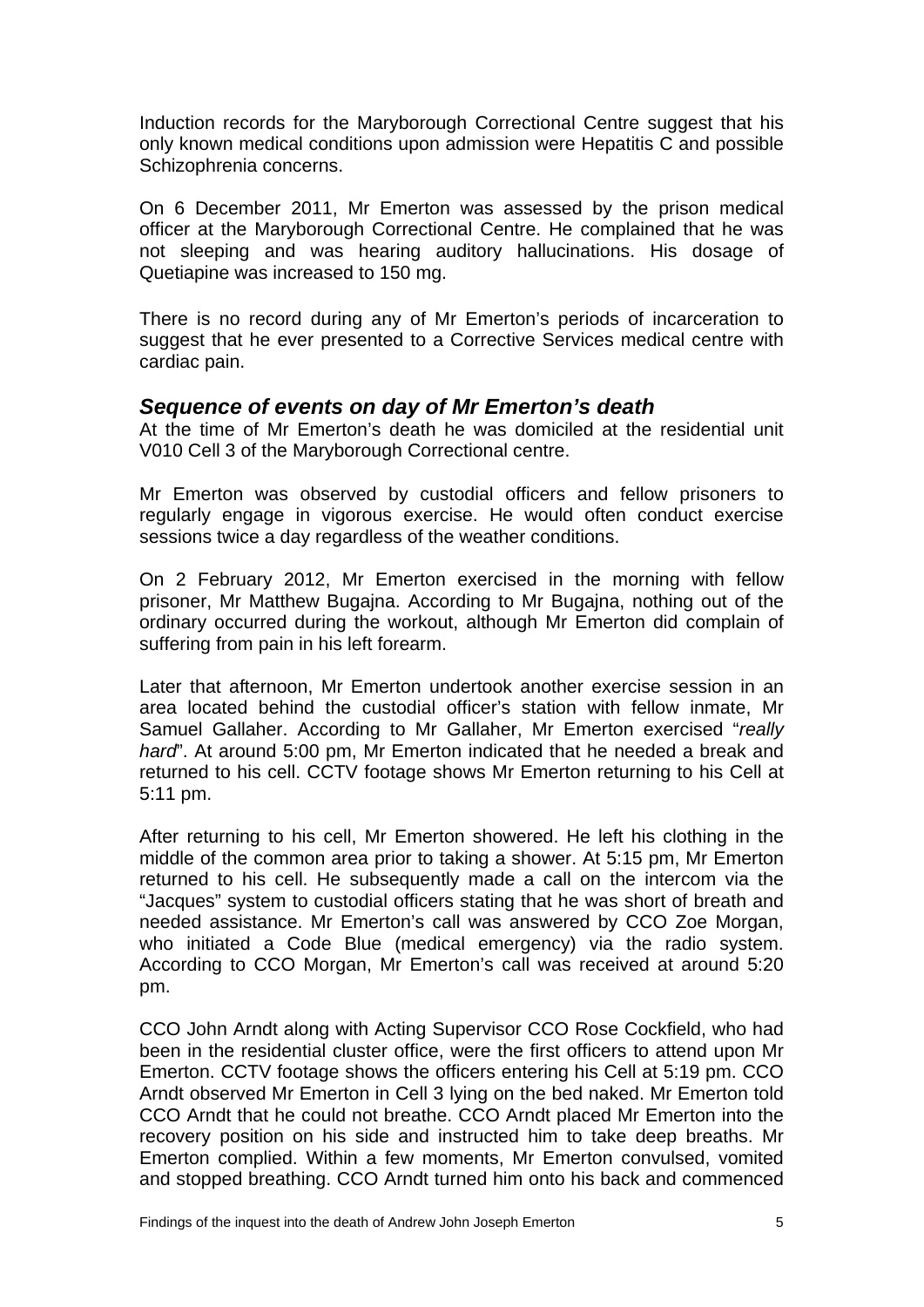CPR, which he continued until nursing staff arrived. CCO Andrew Cross and CCO Timothy Ryan also attended Mr Emerton's cell. CCO Cross directed CCO Gavin Earl to keep a timeline of events.

At 5:23 pm, Nurses Denise Young and Julie Tasker arrived at Cell 3 and took over resuscitation attempts. At this time, CCO Morgan contacted Acting Centre Supervisor ('ACS'), Mr Shannon Richards and asked him to contact the QAS to request assistance immediately. ACS Richards subsequently called QAS.

At 5:27 pm, QAS officers Natalie Creighton-Jay and Anthony Crompton were dispatched to attend the Maryborough Correctional Centre.

At 5:30 pm, an oxygen bottle and defibrillator were delivered to the Cell for use by nursing staff during resuscitation attempts. When the Automated External Defibrillator was applied to Mr Emerton no shock was indicated.

At 5:44 pm, QAS officers arrived at the scene. As the Cell was too small for the equipment and personnel, Mr Emerton was moved to the common area with the assistance of nursing staff and the CCOs. Once Mr Emerton was positioned on the floor, CPR was resumed. QAS officer Creighton-Jay observed Mr Emerton to be unresponsive with no pulse or cardiac electrical activity whilst being monitored through the paddles of the defibrillator. QAS officers noted that Mr Emerton's airway was severely compromised with vomit. This was cleared by QAS officer Crompton before an endo-tracheal tube was inserted. A cannula was placed into Mr Emerton's external jugular vein allowing Adrenaline and Sodium Bicarbonate to be administered.

At 5:56 pm, a second QAS crew arrived at the Maryborough Correctional Centre.

Despite extensive resuscitation measures, Mr Emerton was unable to be revived. Mr Emerton had continued to be asystole and was unresponsive to all medication, ventilation and CPR. He was declared deceased by QAS officer Crompton at 6:12 pm.

CCTV footage from a camera located inside the unit confirms the events as outlined above. The footage confirms that no other person entered the Cell or was involved in Mr Emerton's death.

At 6:35 pm, General Manager, Mr Trevor Craig and Deputy General Manager, Mr Peter Drage embarked together from their homes to the Maryborough Correctional Centre. En route they co-ordinated with ACS Richards a variety of activity in response to the incident, and directed that the following occur:

- o That the crime scene be preserved;
- o That clothing from the other prisoners in Unit 1C be collected and secured (although this was not undertaken);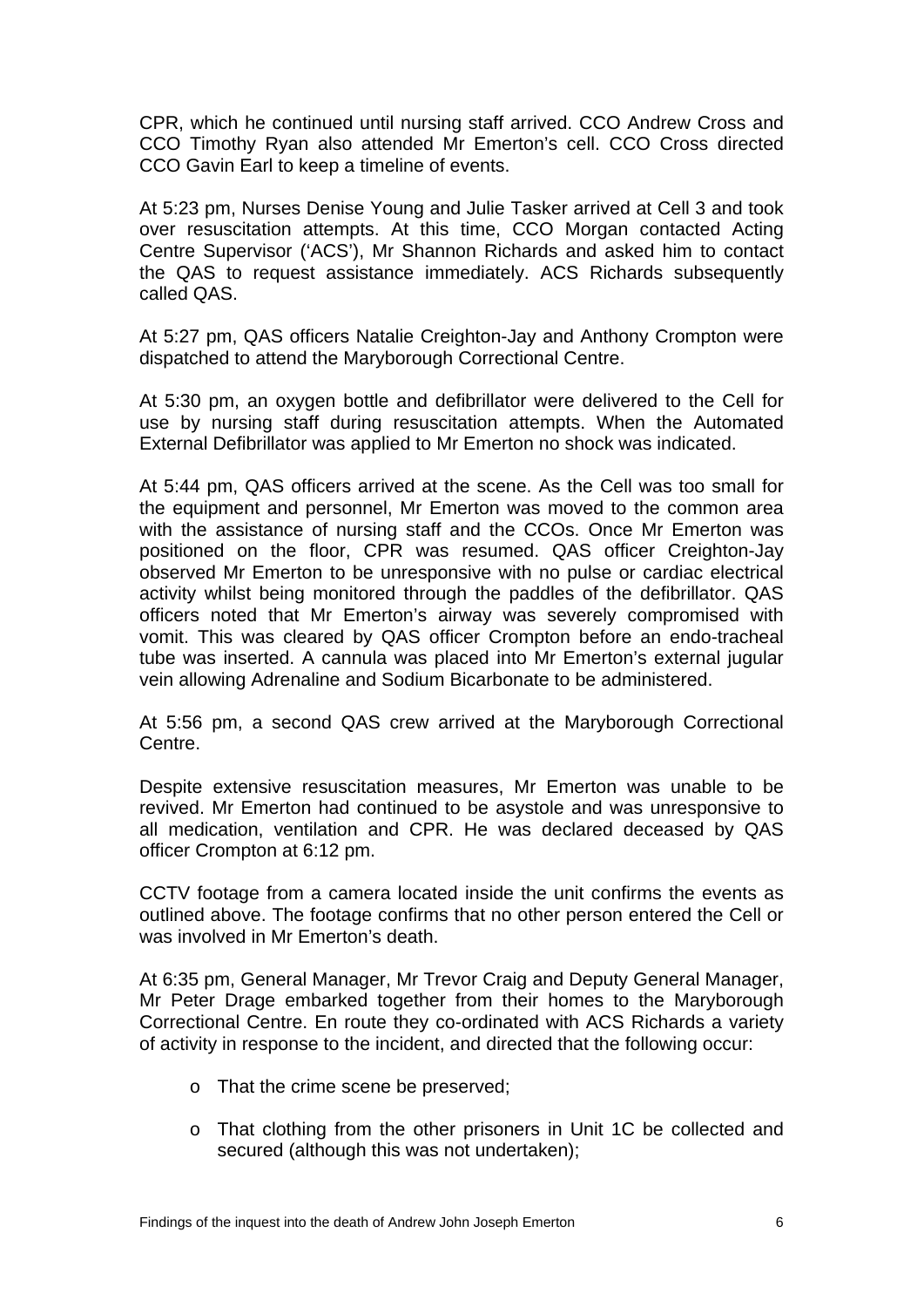- o That guards be posted outside the Unit;
- o That the compliance manager and Intel staff be called to the Maryborough Correctional Centre; and
- o That psychologists be called to the Maryborough Correctional Centre to assist prisoners.

At 6:50 pm, police from the CSIU were notified of Mr Emerton's death.

At 7:12 pm, a lock away was called. The other prisoners from Mr Emerton's Cell were found alternative accommodation. They were also offered counselling by the Maryborough Correctional Centre psychological services.

At 7:46 pm, Constable Andrew White of the Maryborough Police Station attended the Maryborough Correctional Centre with scenes of crime officers. Photographs of the scene and Mr Emerton in situ were taken.

At 9:08 pm, ACS Richards directed a head count be undertaken, which was completed at 10:45 pm.

After a short address by the General Manager, all remaining staff involved in the incident attended a critical incident debrief with PPC Worldwide before being allowed to leave the Maryborough Correctional Centre.

Despite attempts, contact was unable to be made with Mr Emerton's next of kin until the following morning.

#### <span id="page-8-0"></span>*Autopsy results*

An external and full internal post-mortem examination was performed by Dr Rebecca Williams on 8 February 2012. A number of histology and toxicology tests were also undertaken.

The external post-mortem examination showed a man with signs of recent medical intervention. One minor injury was observed on his left shin, which was not considered to be related to his death.

The internal post-mortem examination revealed areas of severe narrowing in all of the major arteries to the heart (Coronary Atherosclerosis). Histological examination confirmed severe atherosclerosis.

Serological tests were reactive for Hepatitis C. Toxicological tests were also performed on port-mortem blood and urine samples. Quetiapine was identified in the blood at a concentration below the usual therapeutic range.

The cause of Mr Emerton's death was found to be Coronary Atherosclerosis. Dr Williams noted that this condition was a common cause of sudden unexpected death. Major risk factors include cigarette smoking, high blood pressure, high cholesterol and diabetes. The terminal event in Mr Emerton's case was most likely an abnormal heart rhythm precipitated by the impaired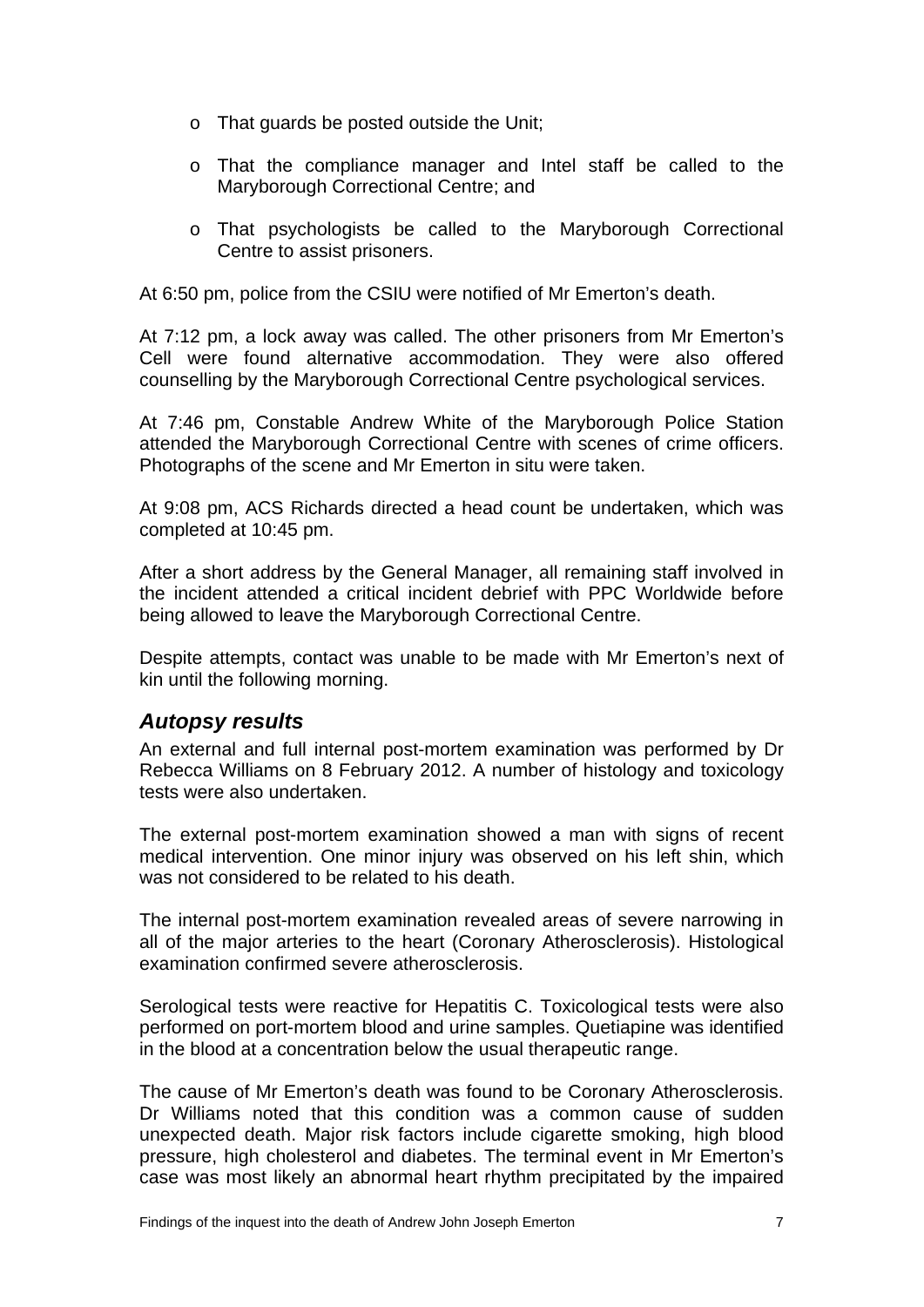blood supply to the heart. Intense physical activity may have placed added strain on his already encumbered heart function.

### <span id="page-9-0"></span>*Investigation findings*

Following a thorough investigation, PCSC Joch concluded that Mr Emerton's death was not preventable and there were no suspicious circumstances. Furthermore, he did not identify any concerns with the response and attempts made to revive Mr Emerton by the CCOs, Nursing staff and QAS officers. He noted that the CCOs responded appropriately, calling a Code Blue and directing a number of officers in response to the distress call. These officers attended Mr Emerton within less than a minute. When officers arrived, Mr Emerton was still conscious and breathing. Soon after he went into a seizure and stopped breathing. The CCOs immediately commenced CPR and within three minutes the nurses from the medical unit arrived. At this time, a request for an ambulance was made. At 5:43 pm, the ambulance arrived at the scene and took over resuscitation attempts. Despite all efforts, resuscitation was not successful and Mr Emerton was declared deceased.

#### *Investigation by the Office of the Chief Inspector*

Pursuant to s.294 of the *Corrective Services Act 2006,* the Office of the Chief Inspector also conducted an investigation into Mr Emerton's death. Mr David Crothers, Inspector, Office of the Chief Inspector and Mr Matthew Hickey, Barrister at Law, were appointed to investigate. A report detailing the findings of the investigation was provided in June 2012 and was tendered during the inquest.

The terms of reference for the investigation included the following matters:

- o How, when and where the incident occurred and the circumstances surrounding the occurrence;
- o The custodial management of Mr Emerton leading up to his death;
- o The timeliness and effectiveness of centre staff and centre management in responding to the incident, including whether or not appropriate contingency plans were in place and were implemented immediately following the incident; and
- o Whether there was any intelligence or other information in existence prior to the incident which might have indicated that the incident was likely to have occurred.

Following the investigation into Mr Emerton's death, the appointed inspectors found that there were policies, procedures and practices in places for the supervision of Mr Emerton, and that those had been effectively implemented and complied with, having regard to the assessment and ongoing management of Mr Emerton. Furthermore, it was noted that the response of officers to Mr Emerton's medical emergency was appropriate, timely and professional. The appointed inspectors found that the Maryborough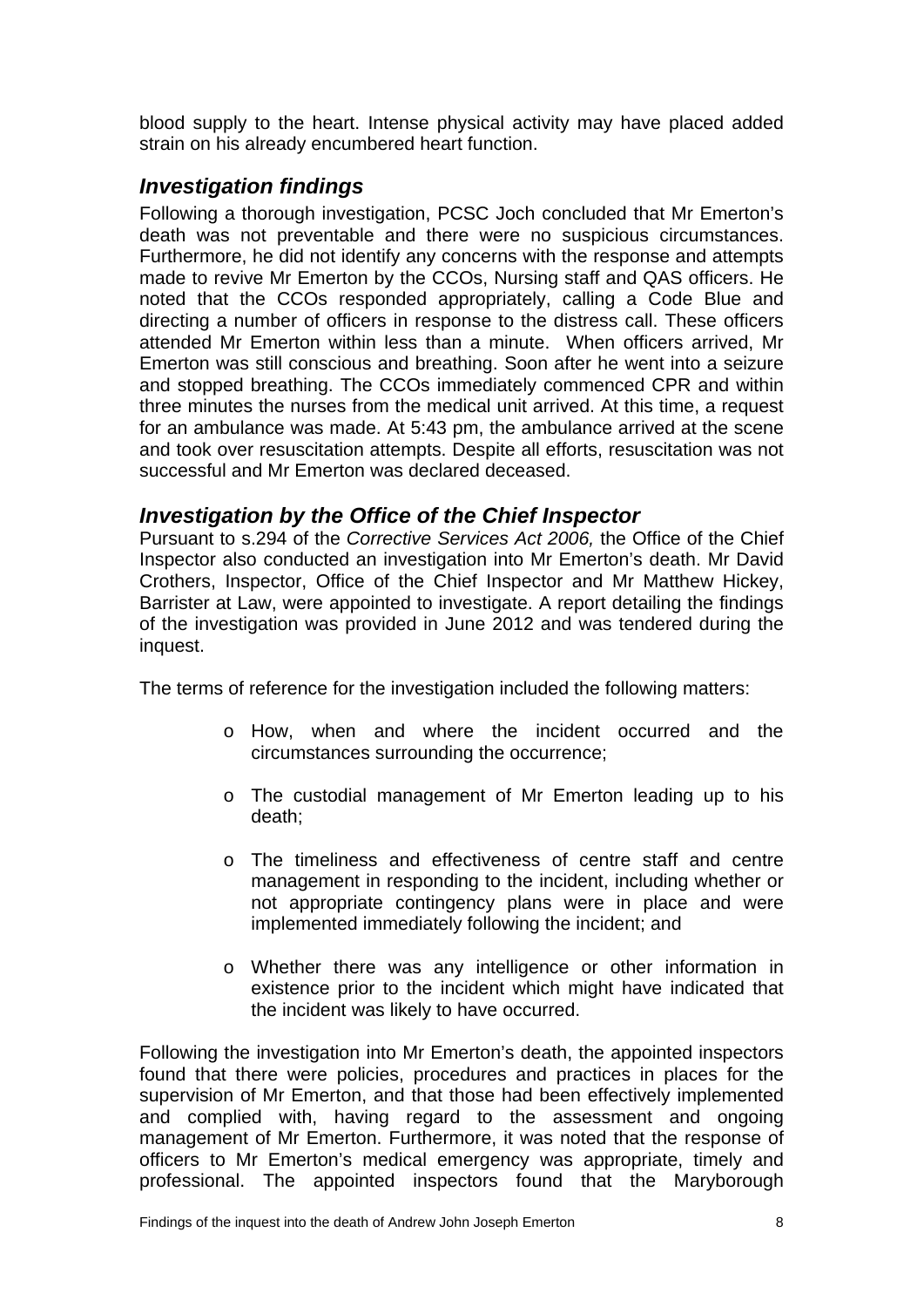Correctional Centre resources were appropriately deployed and staff at the centre had attempted to preserve Mr Emerton's life. There was no intelligence or other information which might have indicated that the incident was likely to occur.

Nonetheless, the appointed inspectors made a number of findings following their review, which included:

- (a) That the assessment and management of Mr Emerton was appropriate in the circumstances.
- (b) While the timeliness and effectiveness of centre management and staff in responding to the incident was appropriate, there is scope for improved practices in relation to:
	- (i) Awareness of and compliance with Code Blue contingency checklists;
	- (ii) Participating in and attendance at operational debriefs; and
	- (iii) Crime scene preservation, especially as regards the separation of prisoners, searching them and collecting their clothing in the wake of an incident.

As a consequence of these findings, the appointed inspectors made the following recommendations (although it was noted that none of these recommendations would have had an effect on Mr Emerton's outcome):

- (c) Recommendation 1 *in respect of Code Blues,* that the Maryborough Correctional Centre remind its staff about the existence of the Code Blue contingency checklist;
- (d) Recommendation 2 *in respect of operational debriefs,* that the Maryborough Correctional Centre make a more concerted effort to ensure staff members directly or indirectly involved in incidents, especially those fundamentally involved, directly participate in operational debriefs as a part of a group operational debrief, rather than individually after the event, in circumstances where those persons are not rostered to work on the date of any proposed operational debrief; and
- (e) Recommendation 3 *in respect of crime scene preservation,*  that the Maryborough Correctional Centre reminds its staff about the importance of maintaining a crime scene and preserving evidence, especially as regards the separation of witnesses to prevent collusion and the collection and preservation of prisoners clothing and other personal effects.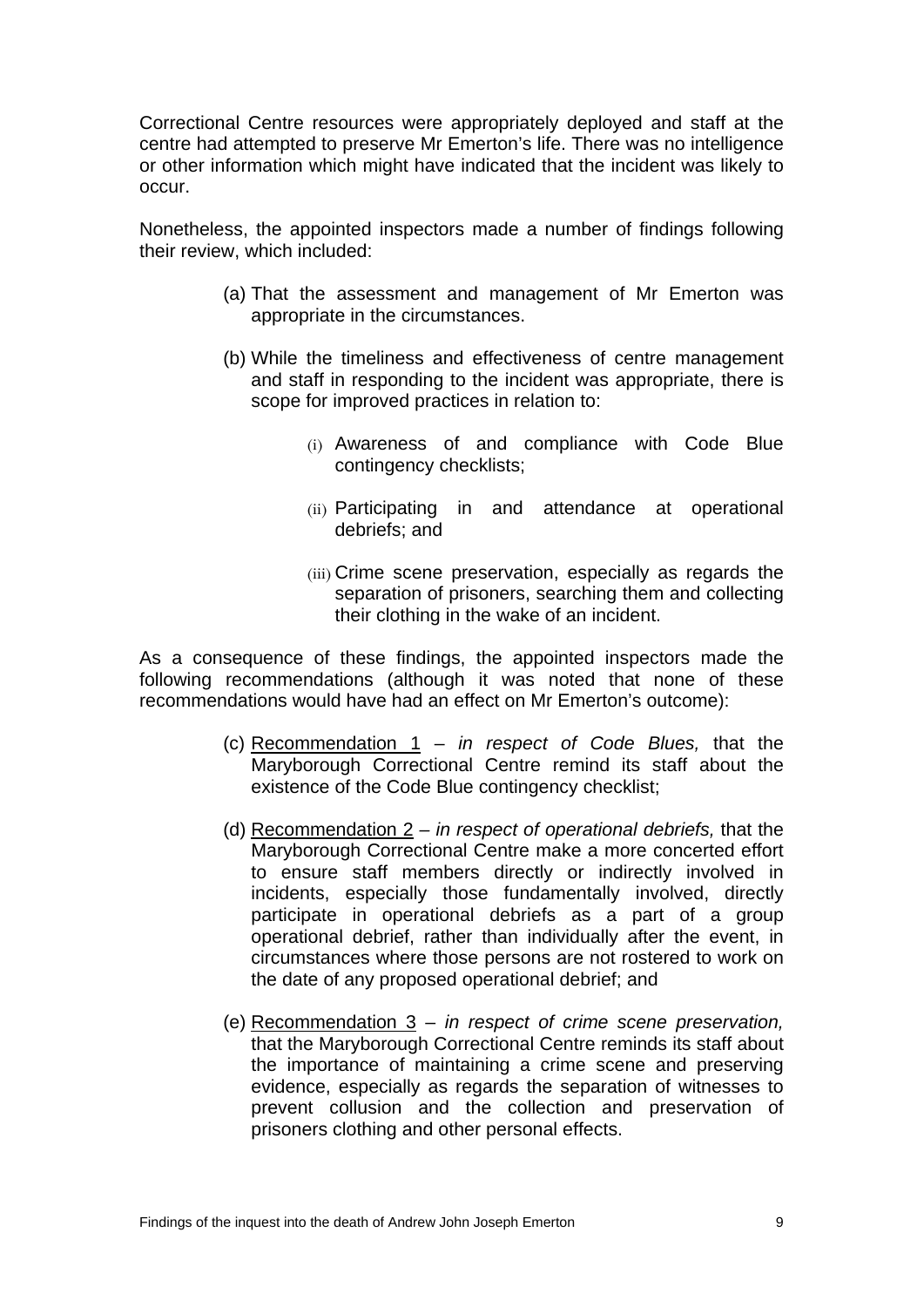All of these recommendations have since been implemented by the Maryborough Correctional Centre, as outlined in the statement of the General Manager, Mr Trevor Craig, which was tendered during the inquest.

#### <span id="page-11-0"></span>*Medical Review*

The available medical records pertaining to Mr Emerton were sent to the Clinical Forensic Medicine Unit where they were independently reviewed by Dr Don Buchanan.

In a report dated 18 March 2013, Dr Buchanan confirms that the low concentration of Quetiapine found during the post-mortem examination would not have contributed to Mr Emerton's death.

Dr Buchanan notes that Mr Emerton had a long history of drug abuse, which may have been responsible for the auditory hallucinations he had experienced episodically. The few presentations he had made to the prison health staff were for psychiatric reasons and nothing in the records suggests that he had presented for a condition that could have been cardiac in origin. Nonetheless, Mr Emerton was suffering from narrowing of the coronary arteries, which caused cardiac arrest following a bout of vigorous exercise. The cardiac arrest was asystole, which was treated appropriately with CPR and adrenaline for over 50 minutes. Resuscitation attempts ceased only when it was clear that further treatment was futile.

In Dr Buchanan's opinion, the response by the CCOs, health staff and ambulance officers was timely, reasonable and appropriate in the circumstances.

On 7 August 2013, after receiving further medical records pertaining to Mr Emerton from the West Moreton Offender Health Service, Dr Buchanan was asked to conduct a further review of the material.

In a report dated 8 August 2013, Dr Buchanan notes that upon being received at the Brisbane Correctional Centre on 19 October 2011, Mr Emerton did not request lipid lowering medication, which he had previously been prescribed upon his discharge from the Woodford Correctional Centre on 9 May 2011. In the three months prior to his death whilst he was incarcerated at the Maryborough Correctional Centre, Mr Emerton was not provided with this medication. Nonetheless, Dr Buchanan is of the view that this gap in his lipid lowering therapy would have been unlikely to have a significant impact on Mr Emerton's eventual outcome.

## <span id="page-11-1"></span>**Conclusions**

I conclude that Mr Emerton died from natural causes. I find that none of the correctional officers or inmates at the Maryborough Correctional Centre caused or contributed to his death.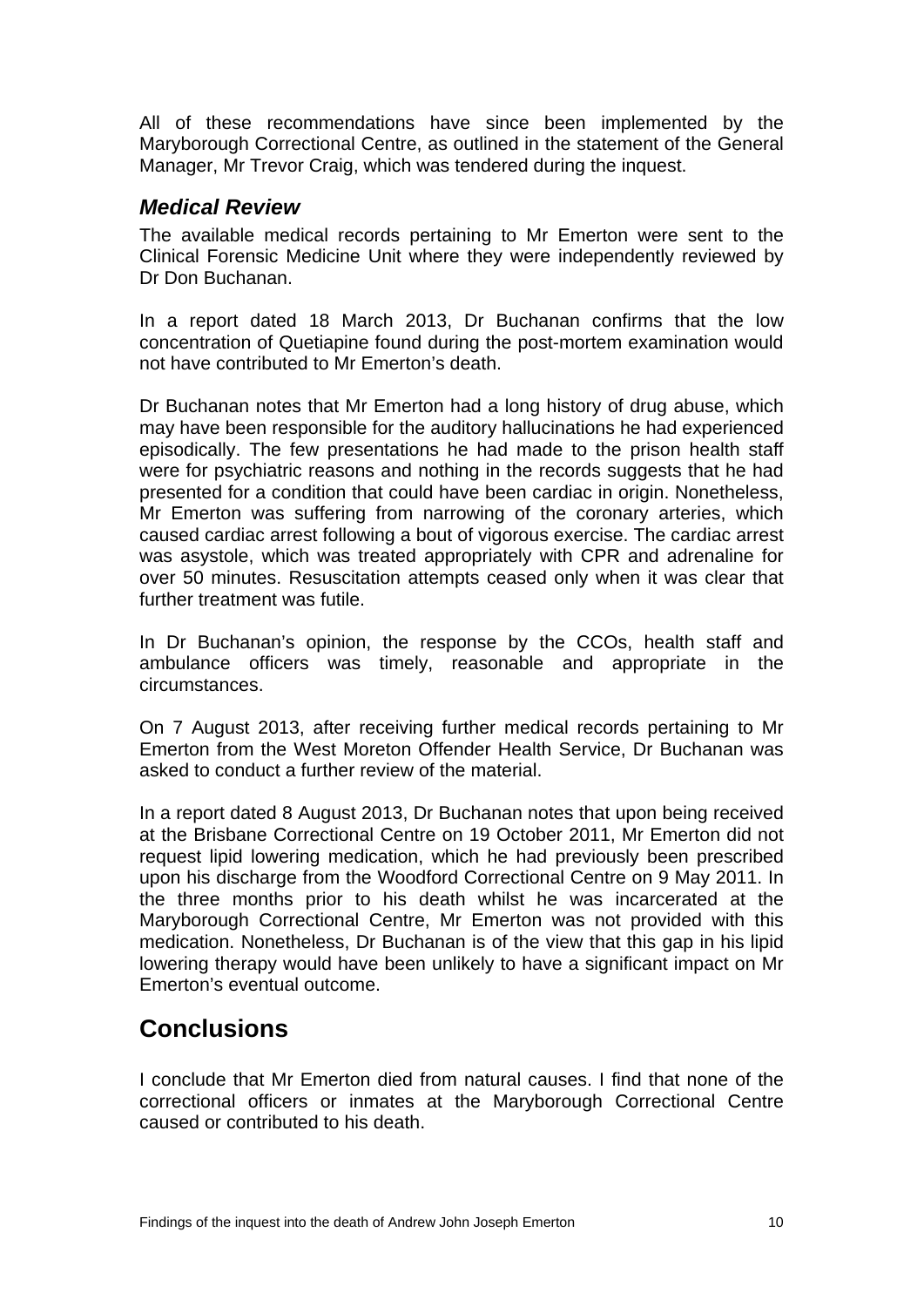The circumstances surrounding Mr Emerton's death have been thoroughly and professionally investigated by the CSIU. The conclusions reached by PCSC Joch in the Coronial Report tendered at the inquest are appropriate. Clearly, Mr Emerton's death was not preventable. The CCOs and nursing staff responded appropriately to Mr Emerton's distress call and acted incredibly quickly. Efforts to resuscitate Mr Emerton were initiated promptly by the CCOs and continued until being taken over by the QAS officers. Despite the efforts of the CCOs, nursing staff and the QAS officers, Mr Emerton was not able to be revived. The post-mortem examination revealed that Mr Emerton died as a result of Coronary Atherosclerosis, which is a condition known to cause sudden, unexpected death.

I am satisfied that Mr Emerton was given appropriate medical care by staff at the Maryborough Correctional Centre. It is a well recognised principle that the health care provided to prisoners should not be of a lesser standard than that provided to other members of the community. The evidence tendered at the inquest established the adequacy of the medical care provided to Mr Emerton when measured against this benchmark.

## <span id="page-12-0"></span>**Findings required by s45**

I am required to find, as far as is possible, the medical cause of death, who the deceased person was and when, where and how he came by his death. As a result of considering all of the material contained in the exhibits, I am able to make the following findings:

<span id="page-12-2"></span><span id="page-12-1"></span>

|                    | <b>Identity of the deceased</b> – The deceased person was Andrew John<br>Joseph Emerton. He was a prisoner at the<br>Maryborough Correctional Centre. |
|--------------------|-------------------------------------------------------------------------------------------------------------------------------------------------------|
| How he died -      | Mr Emerton was unable to be revived after<br>experiencing difficulty breathing and falling<br>unconscious.                                            |
| Place of death $-$ | He died at the Maryborough Correctional<br>Centre.                                                                                                    |
| Date of death $-$  | He died on 2 February 2012.                                                                                                                           |
| Cause of death $-$ | Mr Emerton died suddenly as a result of<br>Coronary Atherosclerosis.                                                                                  |

#### <span id="page-12-6"></span><span id="page-12-5"></span><span id="page-12-4"></span><span id="page-12-3"></span>*Comments and recommendations*

Section 46, insofar as it is relevant to this matter, provides that a Coroner may comment on anything connected with a death that relates to public health or safety, the administration of justice or ways to prevent deaths from happening in similar circumstances in the future.